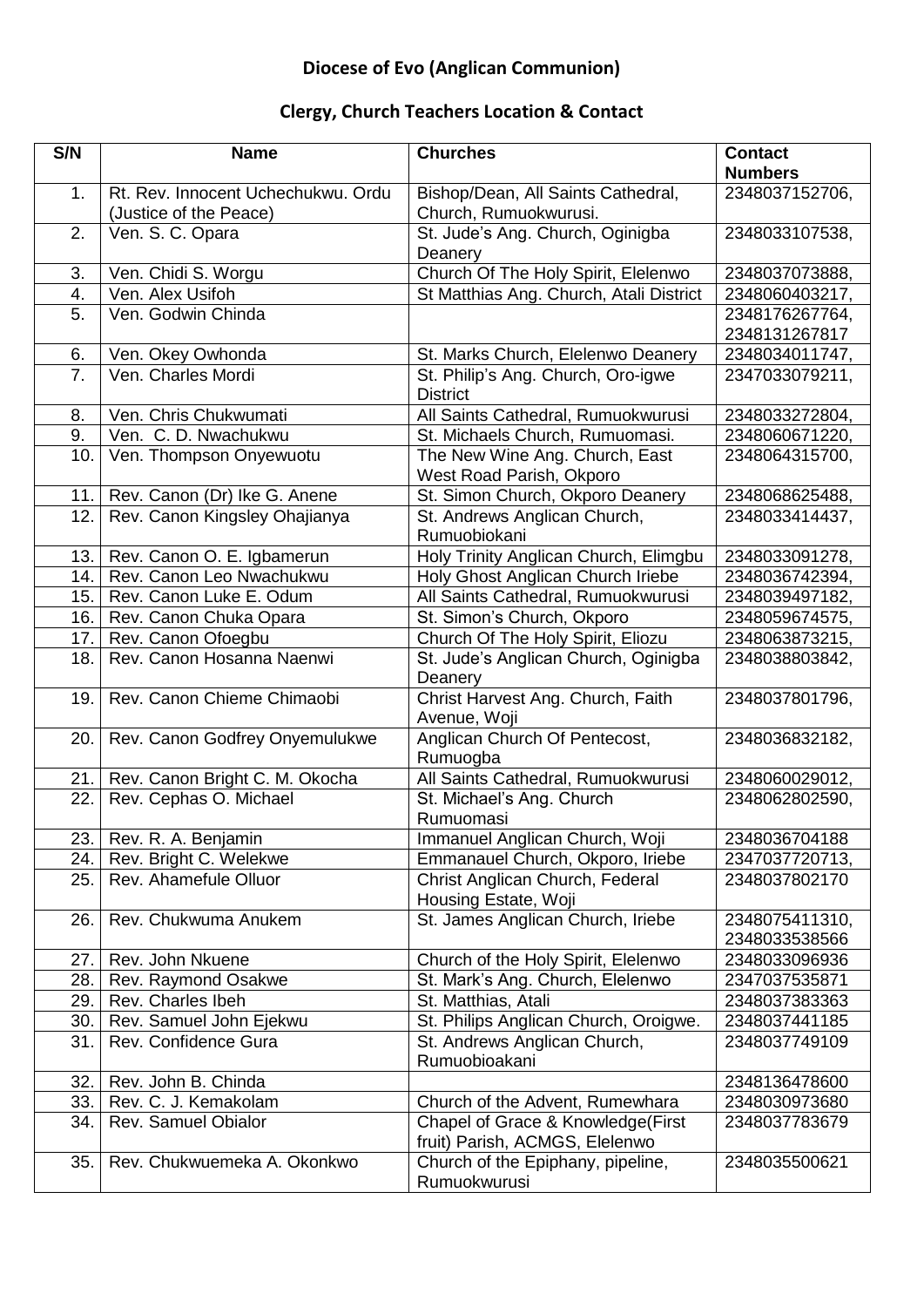# **Clergy, Church Teachers Location & Contact**

| 36. | Rev. Samson Okechukwu Abada | Bethel Anglican Church, Rumuibekwe   | 23480355284557 |
|-----|-----------------------------|--------------------------------------|----------------|
| 37. | Rev. Reginald Chinweze      | Upper Room Ang. Church, Eliozu       | 2348063939954  |
| 38. | Rev. Dr. Ebenezer U. Owhor  | Anglican Church of Pentecost, Ahia   | 2348037661290  |
|     |                             | Woji                                 |                |
| 39. | Rev. Sam Ebi Fedigha        | Day Star Anglican Church,            | 2348037060235, |
|     |                             | <b>Rumuokwurusi</b>                  |                |
| 40. | Rev. Ozioma Iheanetu        | St. Nicholas Ang. Woji District      | 2348036390878  |
| 41. | Rev. Favour O. Iroegbulem   |                                      | 2347039325287  |
| 42. | Rev. Gospel Onuchukwu       | New Covenant Anglican Church,        | 2348037756551  |
|     |                             | Eliminigwe                           |                |
| 43. | Rev. Ugochukwu Nwahaghi     | Mt. Zion Anglican Church, Eliogbolo  | 2347035196563  |
| 44. | Rev. Moses Anyaefena        | Anglican Church of the Resurrection, | 2348065254835, |
|     |                             | Stadium Road, Rumuomasi.             |                |
| 45. | Rev. Timothy Otuka          | St. Nicholas Ang. Woji               | 2347034403861  |
| 46. | <b>Rev. Collins Daniel</b>  | Church of the Messiah, Iriebe        | 2348037174203  |
| 47. | Rev. Anderson Owhor         | Redeemer's Cross, TAP, Iriebe        | 2348056324691  |
| 48. | Revd. Chukwuemeka Udeh      | Christ the Redeemer Ang. Church,     | 2347038843405  |
|     |                             | Eliogbolo                            |                |
| 49. | Rev. Chukwudi Theophilus    | Church of the Passion, Elelenwo      | 2347062945731  |
| 50. | Rev. Tukabari Poni          | St. Nicholas Ang. Church, Woji       | 2348035735884  |
| 51. | Revd. Isaac Uzoma Ezeokpo   | Rose of Sharon Ang. Church, Atali    | 2348023088955  |
| 52. | Rev. Nelson Okocha          | Holy Ghost Ang. Church, Iriebe       | 2348033226703  |
| 53. | Revd. John V.C. Eze         | Holy City Ang. Church, New           | 2347062117003  |
|     |                             | Jerusalem, Pipeline, Rumuokwurusi    |                |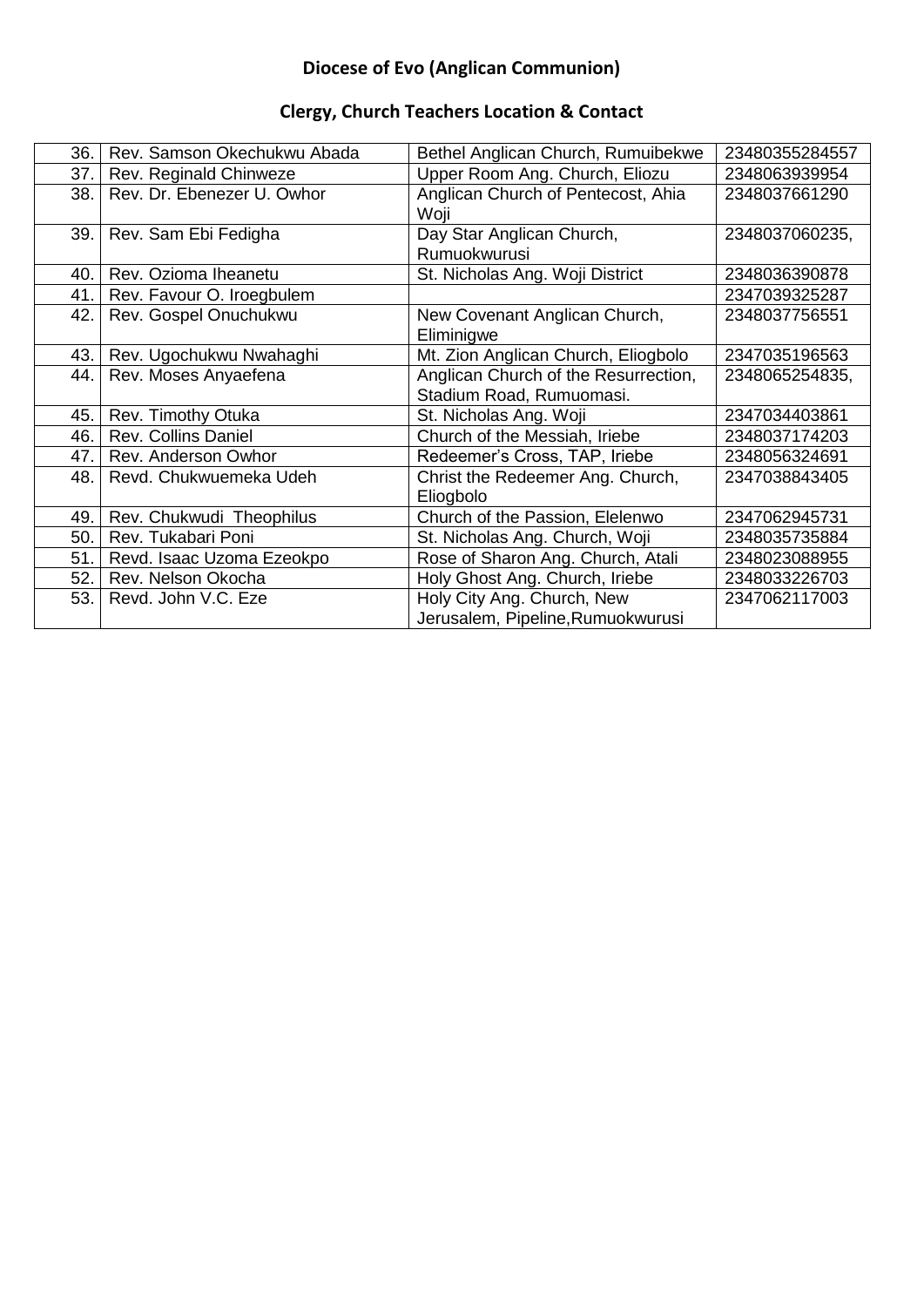### **Clergy, Church Teachers Location & Contact**

### **CHURCH TEACHERS**

| S/N                      | <b>Names</b>                      | <b>Churches</b>                            | Phone No.      |
|--------------------------|-----------------------------------|--------------------------------------------|----------------|
| $\mathbf{1}$             | Moses Anyatonwu                   | School At Trinity College, Umuahia         | 2348035055017  |
| $\overline{2}$           | <b>Tasie Christian</b>            | School At Trinity College, Umuahia         | 2347039080551  |
| 3                        | Ord. Frankinsense. C.<br>Chukwuma | The Upper Room                             | 2348039130148  |
| $\overline{\mathcal{A}}$ | Ord. Maduakona F. Ezigbo          | Holy Hill Ang. Church Eliozu               | 2348036695898  |
| 5                        | Ngah Daniel                       | School At Trinity College, Umuahia         | 23480339302926 |
| 6                        | Ord. Henry Odu                    | Rose of Sharon Anglican Church,<br>Atali.  | 2348037839376  |
| $\overline{7}$           | <b>ThankGod Amadi</b>             | King of Glory Ang. Church, Mini-Ewa        | 2348063420767  |
| 8                        | Joseph Asonye                     | School At Trinity College, Umuahia         | 2348034427208  |
| 9                        | Gift A. Chukwumati                | School At Wusasa                           | 2348030595334  |
| 10                       | Chindah Uchechukwu                | School At Wusasa                           | 2348166751915  |
| 11                       | Onyeme Annointed                  | School At Wusasa                           | 2348039471924  |
| 12                       | Ijah Amoson H. K.                 | School At Trinity College, Umuahia         | 2348062309014  |
| 13                       | <b>Ekene Daniel</b>               | School at Trinity College, Umuahia         | 2348065001246  |
| 14                       | <b>Richard Alete</b>              | School at Trinity College, Umuahia         | 2348037420340  |
| 15                       | Legborsi Emmanuel                 | Ebenezer Ang. Church, Trans Woji.          | 2348039284621  |
| 16                       | Chibuzor V. Chukwuemeka           | Faith Comm. Ang. Ch. Eliowhani.            | 2348069061521  |
| 17                       | Obani Chukwuemeka C.              | The Great Physician Ang. Church.<br>Atali. | 2348032757499  |
| 18                       | Chinedu Opara                     | Awc Eliminigwe, Phase 4                    | 2347038852265  |
| 19                       | Best N. Ekendia                   | Jericho Inn Ang. Church, Elelenwo.         | 2348063547410  |
| 20                       | Hanson Herbert                    | Awc Phase 3, Eliminigwe                    | 2348066502077  |
| 21                       | Onu Boniface                      | Living Waters Ang. Church. Eliogbolo       | 2348037418131  |
| 22                       | Success Bari                      | AWC, Igbo Etche Road                       | 2348162665706  |